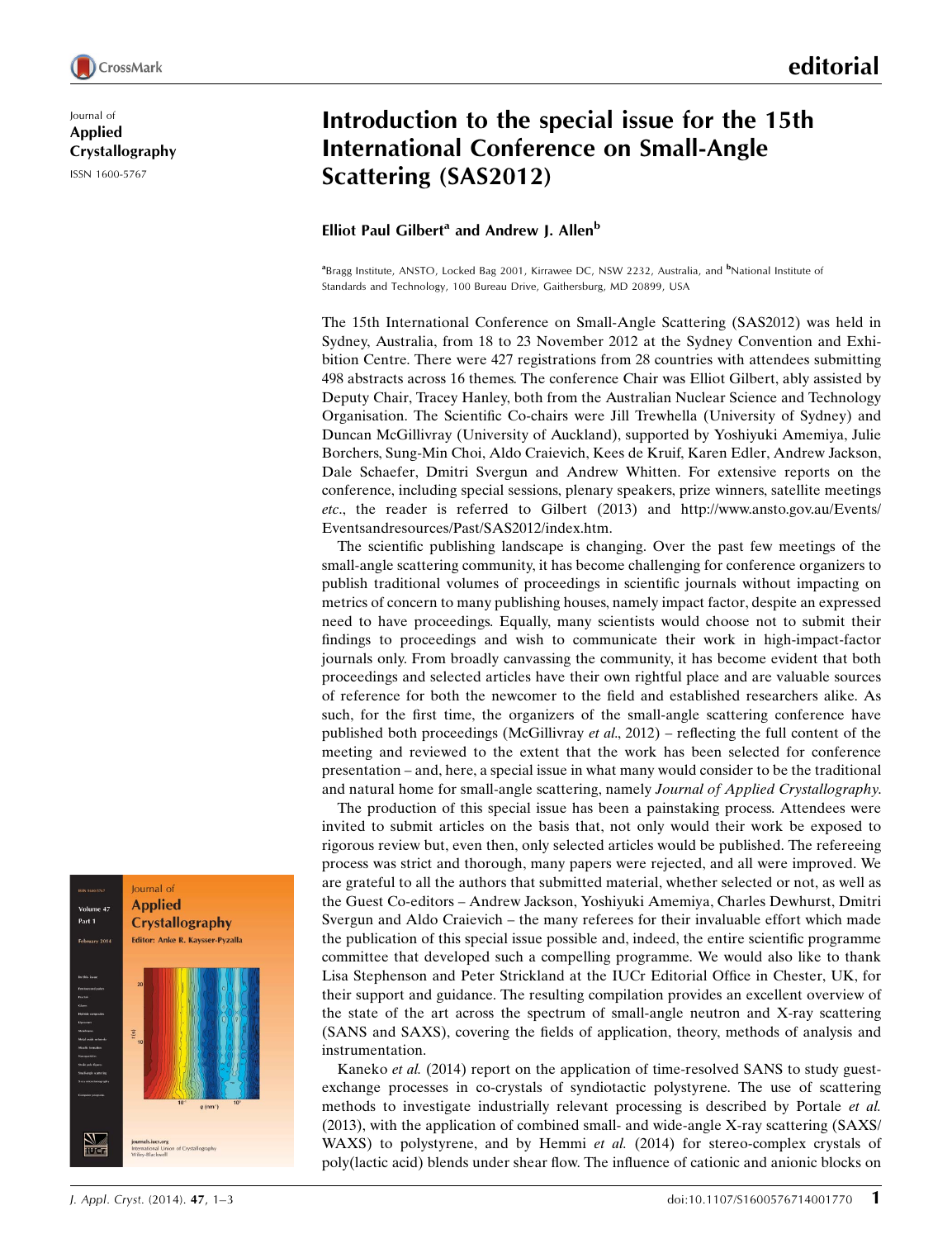## editorial

temperature-induced micelle formation is reported by Behrens et al. (2014), while the value of double-anomalous SAXS is highlighted in studying the internal structure of polymer micelles by Sakou et al. (2013).

Scattering methods find broad technological application, and Gebhardt (2014) describes how grazing incidence can be employed to investigate the effect of filtration forces on the, albeit misnamed but ubiquitous, food-relevant structure of casein micelles. Continuing with a broad food theme, Diat et al. (2013) show how octanol-rich and water-rich domains exist in dynamic equilibrium in the pre-ouzo region of ternary systems containing a hydrotrope.

As far as medicine and healthcare are concerned, liposomes have widespread use as delivery vehicles for biologically active compounds including drugs. Varga et al. (2014) describe the use of time-resolved SAXS to reveal osmotic shrinkage of sterically stabilized liposomes, while Chen et al. (2013) study polymer-embedded hollow nanoparticles with particular focus on their shell porosity. At the interface of complex fluids and magnetism, Jain et al. (2014) apply SANS to study the forces between magnetically chained ferrofluid emulsion droplets.

The triblock copolymer F127 has been investigated by both Kim et al. (2014) and Bogomolova et al. (2013) using SANS and SAXS, respectively. Bogomolova et al. (2013) combine SAXS with light scattering to study hybrid nanoparticles of F127 with hydrophobically modified polyoxazolines, while Kim et al. (2014) address self-assembly induced by additives and temperature. Small-angle scattering spans far and wide, and Segad (2013) shows the critical role that SAXS plays in the microstructural characterization of clays from Iraq.

The use of anomalous SAXS (ASAXS) methods continues to grow. In addition to the application to polymer micelles reported by Sakou et al. (2013), Hoell et al. (2014) report on the use of ASAXS to study calcium fluoride nanoparticles embedded in a silicate glass matrix, while Haas et al. (2013) combine ASAXS with UV–Vis spectroscopy to highlight catalysis in gold/palladium nanoclusters. ASAXS also finds application to hydrogen storage materials in the form of a calcium reactive hydride composite as reported by Karimi et al. (2014).

Small-angle scattering encompasses families of techniques, and no further evidence of this is needed when one considers the independent studies of anodic alumina interfaces. Smallangle X-ray diffraction mapping has been applied by Roslyakov et al. (2013) to study the longitudinal pore alignment in films grown on polycrystalline metal substrates, while X-ray and neutron reflectivity as well as ultra-small-angle X-ray scattering have been employed by Hu et al. (2013) to probe interfacial morphology. The use of grazing-incidence SAXS (GISAXS) extends beyond casein micelles, with Bernstorff et al. (2013) and Sarkar et al. (2014) employing GISAXS to probe cobalt nanocrystals in amorphous multilayers and metal oxide network morphology, respectively.

The ever-increasing role of scattering across diverse disciplines and materials relies on the continued development of theory and instrumentation. Many in the community have applied indirect Fourier transform (IFT) methods to extract valuable information from their data; however, this approach has traditionally been limited to isotropic scattering. Fritz-Popovski (2013) presents here an extension of the IFT method (and software) for two-dimensional small-angle scattering data. Alves et al. (2014) describe how high-symmetry nanoparticles may be modelled by small-angle scattering. In the area of instrumentation, Rehm et al. (2013) report on the new USANS instrument, Kookaburra, at the OPAL reactor in Australia, and, last but certainly not least, Rennie et al. (2013) describe the latest findings from round-robin measurements conducted on both SANS and SAXS instruments across the world.

With this rigorous selection process applied, we trust that this special issue and the 24 selected articles, representing the work of 138 individual co-authors, will provide a valuable reference for many years to come. The issue is available at http://journals.iucr.org/special\_issues/2014/sas2012/.

The next conference, SAS2015, will be held in Berlin and will mark the 50th anniversary of the SAS conference series. We wish the organizers of this meeting and the following (SAS2018), to be held in Traverse City, Michigan, USA, best wishes for their respective conferences.

## References

- [Alves, C., Pedersen, J. S. & Oliveira, C. L. P. \(2014\).](http://scripts.iucr.org/cgi-bin/cr.cgi?rm=pdfbb&cnor=me0538&bbid=BB1) J. Appl. Cryst. 47, [84–94.](http://scripts.iucr.org/cgi-bin/cr.cgi?rm=pdfbb&cnor=me0538&bbid=BB1)
- Behrens, M. A., Lopez, M., Kjøniksen, A.-L., Zhu, K., Nyström, B. & [Pedersen, J. S. \(2014\).](http://scripts.iucr.org/cgi-bin/cr.cgi?rm=pdfbb&cnor=me0538&bbid=BB2) J. Appl. Cryst. 47, 22–28.
- Bernstorff, S., Holý, V., Endres, J., Valeš, V., Sobota, J., Siketić, Z., Bogdanović-Radović, I., Buljan, M. & Dražić, G. (2013). J. Appl. Cryst. 46[, 1711–1721.](http://scripts.iucr.org/cgi-bin/cr.cgi?rm=pdfbb&cnor=me0538&bbid=BB3)
- [Bogomolova, A., Hruby, M., Panek, J., Rabyk, M., Turner, S., Bals, S.,](http://scripts.iucr.org/cgi-bin/cr.cgi?rm=pdfbb&cnor=me0538&bbid=BB4) [Steinhart, M., Zhigunov, A., Sedlacek, O., Stepanek, P. & Filippov,](http://scripts.iucr.org/cgi-bin/cr.cgi?rm=pdfbb&cnor=me0538&bbid=BB4) S. K. (2013). [J. Appl. Cryst.](http://scripts.iucr.org/cgi-bin/cr.cgi?rm=pdfbb&cnor=me0538&bbid=BB4) 46, 1690–1698.
- [Chen, Z. H., Hwang, S. H., Zeng, X., Roh, J., Jang, J. & Ungar, G.](http://scripts.iucr.org/cgi-bin/cr.cgi?rm=pdfbb&cnor=me0538&bbid=BB5) (2013). [J. Appl. Cryst.](http://scripts.iucr.org/cgi-bin/cr.cgi?rm=pdfbb&cnor=me0538&bbid=BB5) 46, 1654–1664.
- [Diat, O., Klossek, M. L., Touraud, D., Deme, B., Grillo, I., Kunz, W. &](http://scripts.iucr.org/cgi-bin/cr.cgi?rm=pdfbb&cnor=me0538&bbid=BB6) [Zemb, T. \(2013\).](http://scripts.iucr.org/cgi-bin/cr.cgi?rm=pdfbb&cnor=me0538&bbid=BB6) J. Appl. Cryst. 46, 1665–1669.
- [Fritz-Popovski, G. \(2013\).](http://scripts.iucr.org/cgi-bin/cr.cgi?rm=pdfbb&cnor=me0538&bbid=BB7) J. Appl. Cryst. 46, 1447–1454.
- [Gebhardt, R. \(2014\).](http://scripts.iucr.org/cgi-bin/cr.cgi?rm=pdfbb&cnor=me0538&bbid=BB8) J. Appl. Cryst. 47, 29–34.
- [Gilbert, E. P. \(2013\).](http://scripts.iucr.org/cgi-bin/cr.cgi?rm=pdfbb&cnor=me0538&bbid=BB9) Neutron News, 24(2), 13–14.
- [Haas, S., Fenger, R., Fertitta, E. & Rademann, K. \(2013\).](http://scripts.iucr.org/cgi-bin/cr.cgi?rm=pdfbb&cnor=me0538&bbid=BB10) J. Appl. Cryst. 46[, 1353–1360.](http://scripts.iucr.org/cgi-bin/cr.cgi?rm=pdfbb&cnor=me0538&bbid=BB10)
- [Hemmi, K., Matsuba, G., Tsuji, H., Kawai, T., Kanaya, T., Toyohara,](http://scripts.iucr.org/cgi-bin/cr.cgi?rm=pdfbb&cnor=me0538&bbid=BB11) [K., Oda, A. & Endou, K. \(2014\).](http://scripts.iucr.org/cgi-bin/cr.cgi?rm=pdfbb&cnor=me0538&bbid=BB11) J. Appl. Cryst. 47, 14–21.
- [Hoell, A., Varga, Z., Raghuwanshi, V. S., Krumrey, M., Bocker, C. &](http://scripts.iucr.org/cgi-bin/cr.cgi?rm=pdfbb&cnor=me0538&bbid=BB12) Rüssel, C. (2014). J. Appl. Cryst. 47, 60-66.
- [Hu, N., Dong, X., He, X., Argekar, S., Zhang, Y., Browning, J. F. &](http://scripts.iucr.org/cgi-bin/cr.cgi?rm=pdfbb&cnor=me0538&bbid=BB13) [Schaefer, D. W. \(2013\).](http://scripts.iucr.org/cgi-bin/cr.cgi?rm=pdfbb&cnor=me0538&bbid=BB13) J. Appl. Cryst. 46, 1386–1396.
- [Jain, N., Liu, C. K., Hawkett, B. S., Warr, G. G. & Hamilton, W. A.](http://scripts.iucr.org/cgi-bin/cr.cgi?rm=pdfbb&cnor=me0538&bbid=BB14) (2014). [J. Appl. Cryst.](http://scripts.iucr.org/cgi-bin/cr.cgi?rm=pdfbb&cnor=me0538&bbid=BB14) 47, 41–52.
- [Kaneko, F., Radulescu, A. & Ute, K. \(2014\).](http://scripts.iucr.org/cgi-bin/cr.cgi?rm=pdfbb&cnor=me0538&bbid=BB15) J. Appl. Cryst. 47, 6– [13.](http://scripts.iucr.org/cgi-bin/cr.cgi?rm=pdfbb&cnor=me0538&bbid=BB15)
- [Karimi, F., Pranzas, P. K., Hoell, A., Vainio, U., Welter, E.,](http://scripts.iucr.org/cgi-bin/cr.cgi?rm=pdfbb&cnor=me0538&bbid=BB16) [Raghuwanshi, V. S., Pistidda, C., Dornheim, M., Klassen, T. &](http://scripts.iucr.org/cgi-bin/cr.cgi?rm=pdfbb&cnor=me0538&bbid=BB16) [Schreyer, A. \(2014\).](http://scripts.iucr.org/cgi-bin/cr.cgi?rm=pdfbb&cnor=me0538&bbid=BB16) J. Appl. Cryst. 47, 67–75.
- [Kim, T.-H., Han, Y.-S., Jang, J.-D. & Seong, B.-S. \(2014\).](http://scripts.iucr.org/cgi-bin/cr.cgi?rm=pdfbb&cnor=me0538&bbid=BB17) J. Appl. Cryst. 47[, 53–59.](http://scripts.iucr.org/cgi-bin/cr.cgi?rm=pdfbb&cnor=me0538&bbid=BB17)
- [McGillivray, D. J., Trewhella, J., Gilbert, E. P. & Hanley, T. L. \(2012\).](http://scripts.iucr.org/cgi-bin/cr.cgi?rm=pdfbb&cnor=me0538&bbid=BB18) Editors. [Proceedings of the 15th International Small-Angle](http://scripts.iucr.org/cgi-bin/cr.cgi?rm=pdfbb&cnor=me0538&bbid=BB18) [Scattering Conference, Sydney, Australia, 18–23 November 2012.](http://scripts.iucr.org/cgi-bin/cr.cgi?rm=pdfbb&cnor=me0538&bbid=BB18) [ANSTO.](http://scripts.iucr.org/cgi-bin/cr.cgi?rm=pdfbb&cnor=me0538&bbid=BB18)